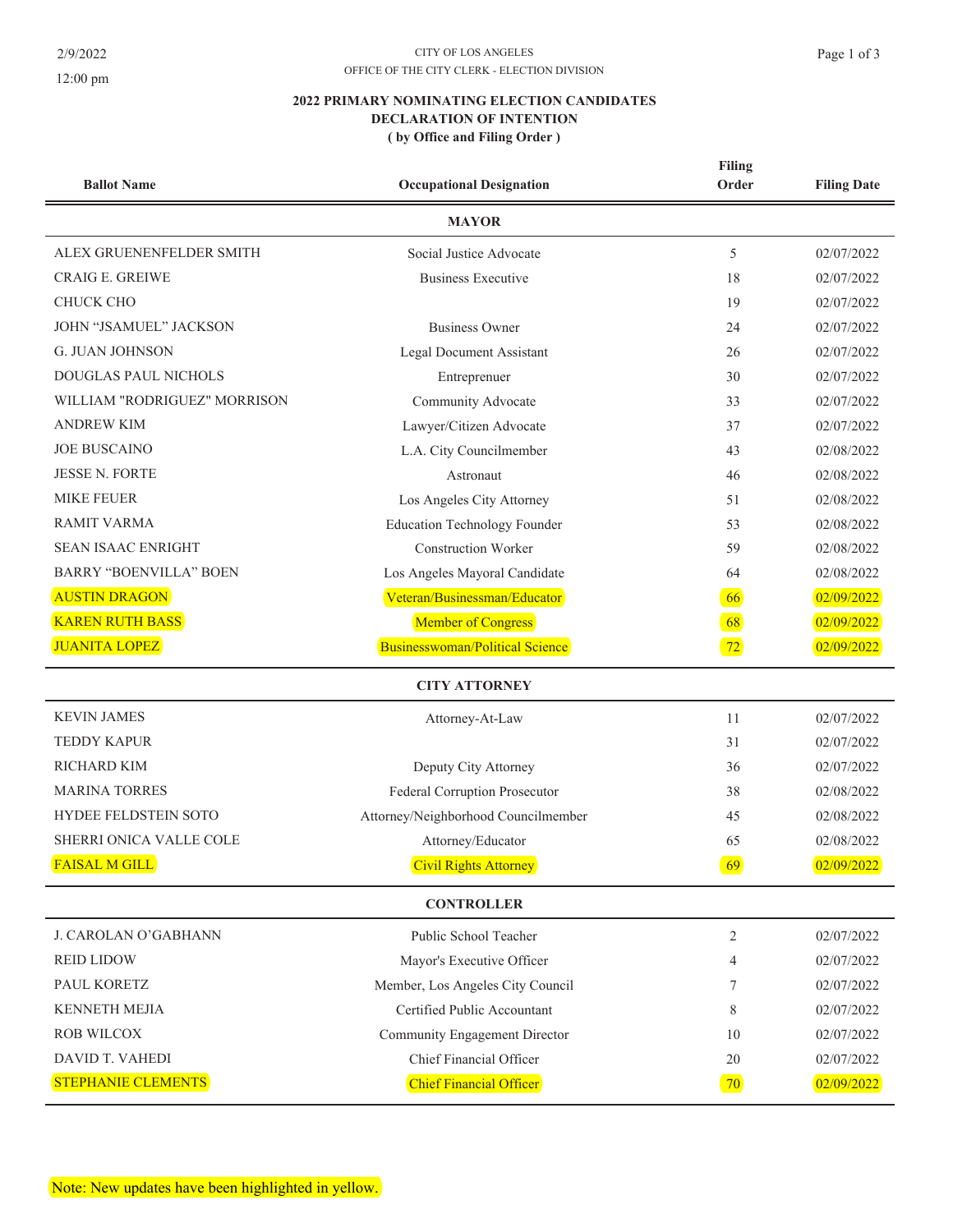$2/9/2022$ 

# 12:00 pm

#### $\text{CITY}$  OF LOS ANGELES OFFICE OF THE CITY CLERK - ELECTION DIVISION

# 2022 PRIMARY NOMINATING ELECTION CANDIDATES DECLARATION OF INTENTION (by Office and Filing Order)

| <b>Ballot Name</b>                          | <b>Occupational Designation</b>            | Filing<br>Order | <b>Filing Date</b> |  |  |
|---------------------------------------------|--------------------------------------------|-----------------|--------------------|--|--|
| MEMBER OF THE CITY COUNCIL, DISTRICT NO. 1  |                                            |                 |                    |  |  |
| <b>JESSE ROSAS</b>                          | Businessman                                | 14              | 02/07/2022         |  |  |
| <b>GILBERT "GIL" CEDILLO</b>                | Los Angeles City Councilmember             | 34              | 02/07/2022         |  |  |
| <b>ELAINE ALANIZ</b>                        | Crisis Responder/Filmmaker                 | 63              | 02/08/2022         |  |  |
|                                             | MEMBER OF THE CITY COUNCIL, DISTRICT NO. 3 |                 |                    |  |  |
| <b>BOB BLUMENFIELD</b>                      |                                            | 6               | 02/07/2022         |  |  |
| <b>ALEXANDER TSAO</b>                       | Victims' Rights Advocate                   | 55              | 02/08/2022         |  |  |
| MEMBER OF THE CITY COUNCIL, DISTRICT NO. 5  |                                            |                 |                    |  |  |
| KATY YOUNG YAROSLAVSKY                      | Environmental Attorney / Mom               | 15              | 02/07/2022         |  |  |
| <b>JOSH NADEL</b>                           | <b>Community Activist</b>                  | 17              | 02/07/2022         |  |  |
| <b>SCOTT EPSTEIN</b>                        | Public Policy Analyst                      | 25              | 02/07/2022         |  |  |
| <b>JIMMY BIBLARZ</b>                        | <b>UCLA Law Professor</b>                  | 67              | 02/09/2022         |  |  |
| <b>DORY FRANK</b>                           | Publicist/Business Consultant              | 71              | 02/09/2022         |  |  |
| MEMBER OF THE CITY COUNCIL, DISTRICT NO. 7  |                                            |                 |                    |  |  |
| <b>ELISA AVALOS</b>                         | Community Advocate/Mother                  | 50              | 02/08/2022         |  |  |
| <b>MONICA RODRIGUEZ</b>                     | Los Angeles Councilmember                  | 58              | 02/08/2022         |  |  |
|                                             | MEMBER OF THE CITY COUNCIL, DISTRICT NO. 9 |                 |                    |  |  |
| <b>ADRIANA CABRERA</b>                      | Community Advocate                         | 16              | 02/07/2022         |  |  |
| DULCE VASQUEZ                               | Educator                                   | 35              | 02/07/2022         |  |  |
| CURREN D PRICE, JR                          | City Councilmember/Professor               | 39              | 02/08/2022         |  |  |
| MIGUEL ISAIAS LEMUS                         | Health Care Worker                         | 44              | 02/08/2022         |  |  |
| MEMBER OF THE CITY COUNCIL, DISTRICT NO. 11 |                                            |                 |                    |  |  |
| <b>GARY COPELAND</b>                        | Professional Photographer                  | 23              | 02/07/2022         |  |  |
| ERIN DARLING                                | Civil Rights Attorney                      | 40              | 02/08/2022         |  |  |
| MIKE NEWHOUSE                               | Businessowner/Planning Attorney            | 42              | 02/08/2022         |  |  |
| <b>MAT SMITH</b>                            | Medical Delivery Driver                    | 48              | 02/08/2022         |  |  |
| ALLISON HOLDORFF POLHILL                    | Educator/Environmental Attorney            | 49              | 02/08/2022         |  |  |
| <b>JIM MUREZ</b>                            | President, Neighborhood Council            | 56              | 02/08/2022         |  |  |
| CRISTIAN ORLANDO LETELIER                   | Property Manager/Entrepreneur              | 61              | 02/08/2022         |  |  |
| <b>GREG GOOD</b>                            | Attorney                                   | 62              | 02/08/2022         |  |  |